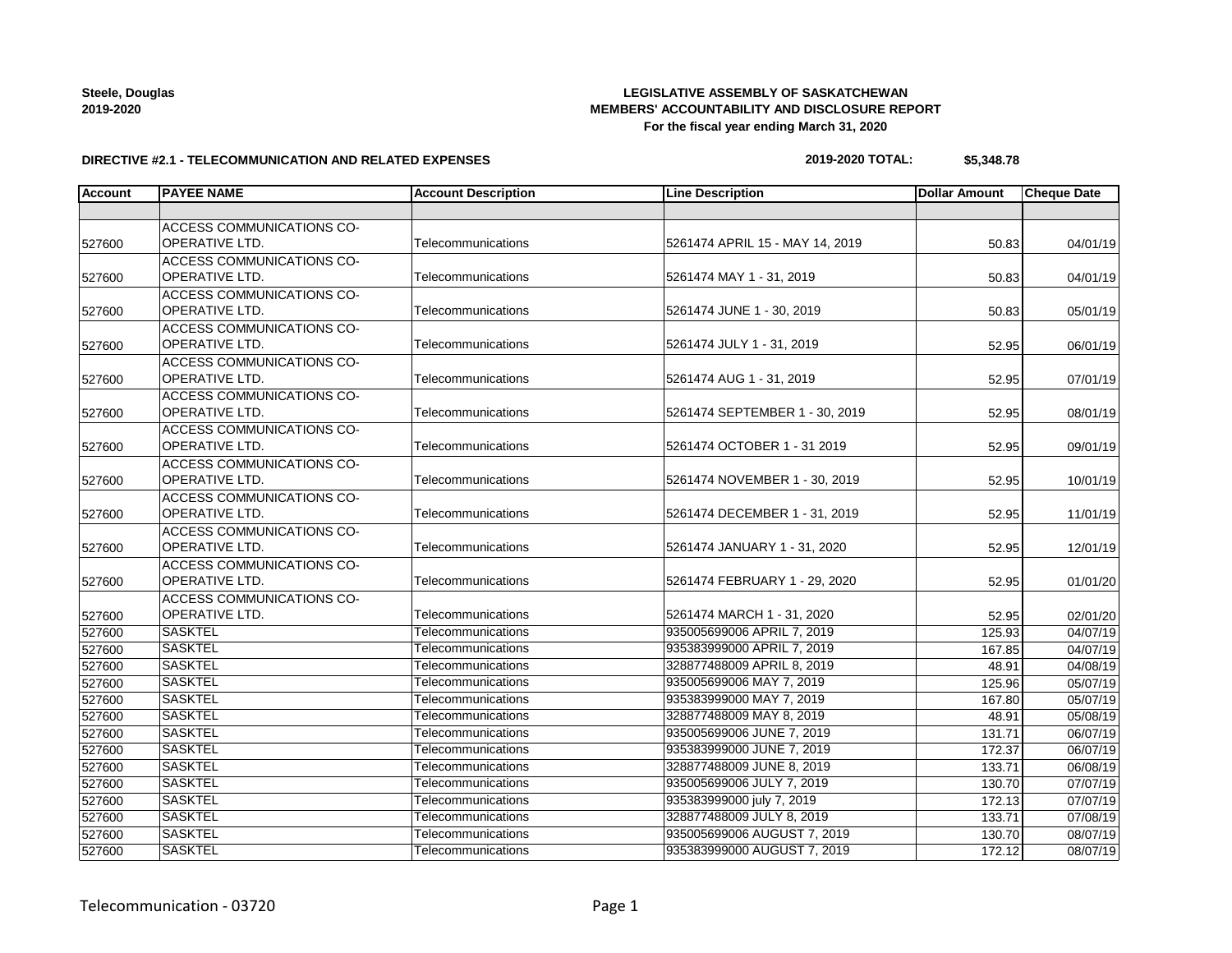| <b>Account</b> | <b>PAYEE NAME</b>     | <b>Account Description</b> | <b>Line Description</b>              | <b>Dollar Amount</b> | <b>Cheque Date</b> |
|----------------|-----------------------|----------------------------|--------------------------------------|----------------------|--------------------|
| 527600         | <b>SASKTEL</b>        | Telecommunications         | 328877488009 AUGUST 8, 2019          | 48.91                | 09/01/19           |
| 527600         | <b>SASKTEL</b>        | Telecommunications         | 935383999000 SEPTEMBER 7, 2019       | 172.15               | 09/07/19           |
| 527600         | <b>SASKTEL</b>        | Telecommunications         | 935005699006 SEPTEMBER 7, 2019       | 130.81               | 09/07/19           |
| 527600         | <b>SASKTEL</b>        | Telecommunications         | 328877488009 SEPTEMBER 8, 2019       | 48.91                | 09/08/19           |
| 527600         | <b>SASKTEL</b>        | Telecommunications         | 935005699006 OCTOBER 7, 2019         | 130.70               | 10/07/19           |
| 527600         | <b>SASKTEL</b>        | Telecommunications         | 935383999000 OCTOBER 7, 2019         | 172.46               | 10/07/19           |
| 527600         | <b>SASKTEL</b>        | Telecommunications         | 328877488009 OCTOBER 8, 2019         | 48.91                | 10/08/19           |
| 527600         | <b>SASKTEL</b>        | Telecommunications         | 935005699006 NOVEMBER 7, 2019        | 131.05               | 11/07/19           |
| 527600         | <b>SASKTEL</b>        | Telecommunications         | 935383999000 NOVEMBER 7, 2019        | 172.04               | 11/07/19           |
| 527600         | <b>SASKTEL</b>        | Telecommunications         | 328877488009 NOVEMBER 8, 2019        | 133.71               | 11/08/19           |
| 527600         | <b>SASKTEL</b>        | Telecommunications         | 935005699006 DECEMBER 7, 2019        | 130.70               | 12/07/19           |
| 527600         | <b>SASKTEL</b>        | Telecommunications         | 935383999000 DECEMBER 7, 2019        | 172.05               | 12/07/19           |
| 527600         | <b>SASKTEL</b>        | Telecommunications         | 328877488009 DECEMBER 8, 2019        | 48.91                | 12/08/19           |
| 527600         | <b>SASKTEL</b>        | Telecommunications         | 935005699006 JANUARY 7, 2020         | 130.70               | 01/07/20           |
| 527600         | <b>SASKTEL</b>        | Telecommunications         | 935383999000 JANUARY 7, 2020         | 172.24               | 01/07/20           |
| 527600         | <b>SASKTEL</b>        | Telecommunications         | 328877488009 JANUARY 8, 2020         | 48.91                | 01/08/20           |
| 527600         | <b>SASKTEL</b>        | Telecommunications         | 935005699006 FEBRUARY 7, 2020        | 130.70               | 02/07/20           |
| 527600         | <b>SASKTEL</b>        | Telecommunications         | 935383999000 FEBRUARY 7, 2020        | 172.08               | 02/07/20           |
| 527600         | <b>SASKTEL</b>        | Telecommunications         | 328877488009 FEBRUARY 8, 2020        | 139.59               | 02/08/20           |
| 527600         | <b>SASKTEL</b>        | Telecommunications         | 935383999000 MARCH 7, 2020           | 172.04               | 03/07/20           |
| 527600         | <b>SASKTEL</b>        | Telecommunications         | 935005699006 MARCH 7, 2020           | 130.75               | 03/07/20           |
| 527600         | <b>SASKTEL</b>        | Telecommunications         | 328877488009 MARCH 8, 2020           | 48.91                | 03/08/20           |
|                |                       |                            | RTV-DOUGLAS STEELE-PERSONAL          |                      |                    |
| 527600         | <b>SASKTEL</b>        | Telecommunications         | <b>CELL</b>                          | $-50.00$             | 03/16/20           |
| 527600         | <b>WEDRICK, TWILA</b> | Telecommunications         | REIMB: 01552637 APRIL 23/MAY 23 2019 | 40.00                | 07/19/19           |
| 527600         | <b>WEDRICK, TWILA</b> | Telecommunications         | REIMB: 01552637 NOVEMBER 23, 2019    | 20.00                | 12/01/19           |
|                |                       |                            |                                      |                      |                    |
| 527600         | <b>WEDRICK, TWILA</b> | Telecommunications         | REIMB: 01552637 JUNE - OCTOBER, 2019 | 100.00               | 12/01/19           |
|                |                       |                            | REIMB: 01552637                      |                      |                    |
| 527600         | <b>WEDRICK, TWILA</b> | Telecommunications         | DECEMBER/JANUARY/FEBRUARY            | 60.00                | 03/01/20           |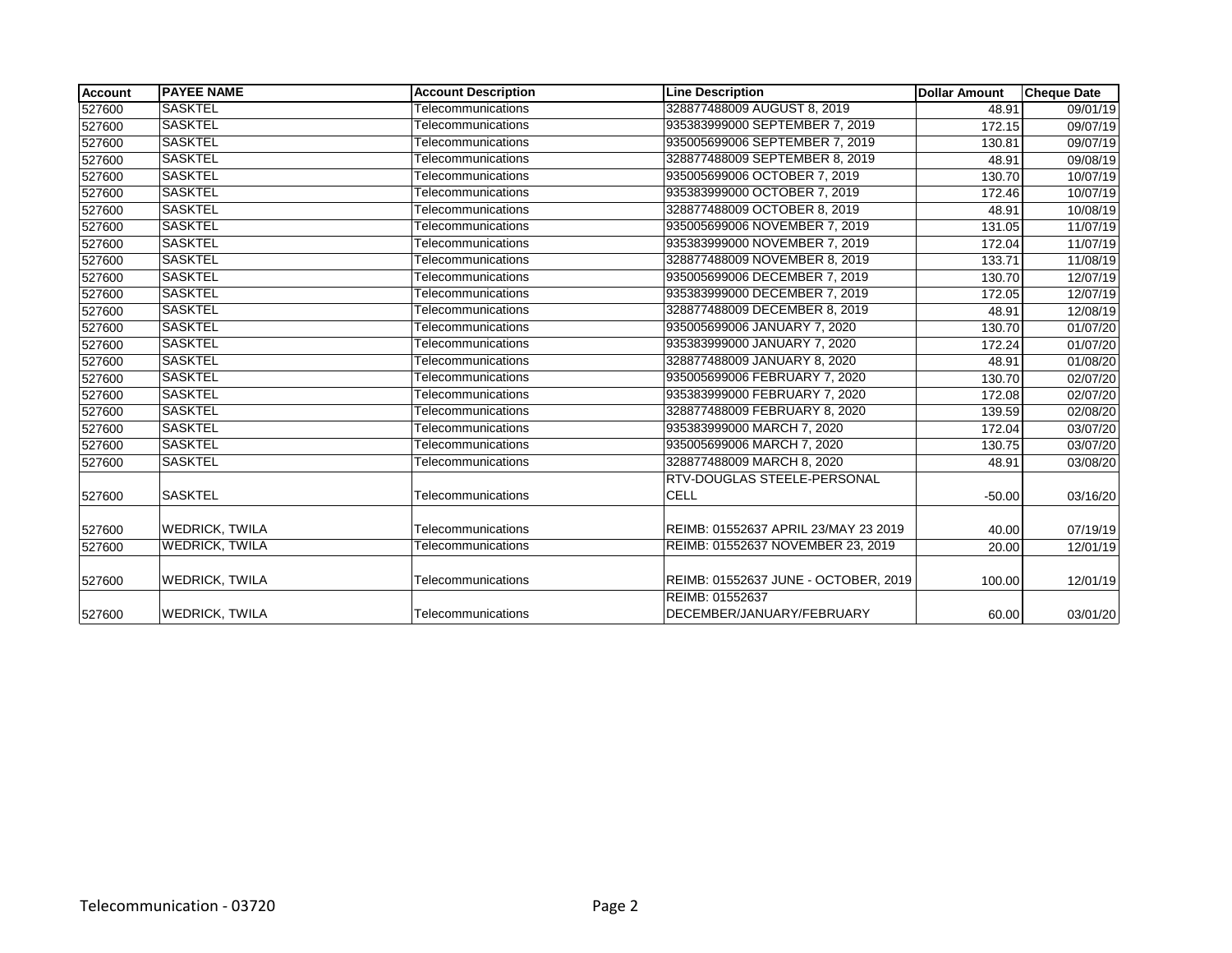**Steele, Douglas 2019-2020**

## **LEGISLATIVE ASSEMBLY OF SASKATCHEWAN MEMBERS' ACCOUNTABILITY AND DISCLOSURE REPORT For the fiscal year ending March 31, 2020**

## **DIRECTIVE #3.1 - MLA TRAVEL AND LIVING EXPENSES**

### **2019-2020 TOTAL: \$51,665.15**

| <b>Account</b> | <b>PAYEE NAME</b>             | <b>Account Description</b>  | <b>Line Description</b>           | <b>Dollar Amount</b> | <b>Cheque Date</b> |
|----------------|-------------------------------|-----------------------------|-----------------------------------|----------------------|--------------------|
|                |                               |                             |                                   |                      |                    |
| 541900         | <b>STEELE, DOUGLAS ALBERT</b> | <b>Elected Rep - Travel</b> | MLA TRAVEL APRIL 1 - 14, 2019     | 1,901.93             | 04/15/19           |
| 541900         | <b>STEELE, DOUGLAS ALBERT</b> | <b>Elected Rep - Travel</b> | MLA TRAVEL APRIL 15 - MAY 2, 2019 | 1,861.17             | 05/08/19           |
| 541900         | <b>STEELE, DOUGLAS ALBERT</b> | <b>Elected Rep - Travel</b> | MLA TRAVEL MAY 3 - 17, 2019       | 1,774.06             | 06/01/19           |
| 541900         | STEELE, DOUGLAS ALBERT        | <b>Elected Rep - Travel</b> | MLA TRAVEL MAY 21 - 31, 2019      | 1,017.74             | 06/07/19           |
|                |                               |                             | APRIL 2019 MLA REGINA             |                      |                    |
| 541900         | <b>STEELE, DOUGLAS ALBERT</b> | Elected Rep - Travel        | <b>ACCOMMODATIONS</b>             | 43.86                | 07/01/19           |
| 541900         | STEELE, DOUGLAS ALBERT        | <b>Elected Rep - Travel</b> | MLA TRAVEL JULY 3 -27, 2019       | 1,739.42             | 07/18/19           |
|                |                               |                             | <b>MAY/JUNE MLA REGINA</b>        |                      |                    |
| 541900         | STEELE, DOUGLAS ALBERT        | Elected Rep - Travel        | <b>ACCOMMODATIONS</b>             | 49.67                | 07/23/19           |
| 541900         | <b>STEELE, DOUGLAS ALBERT</b> | <b>Elected Rep - Travel</b> | MLA TRAVEL MAY 9 - JULY 24, 2019  | 3,789.90             | 08/21/19           |
| 541900         | <b>STEELE, DOUGLAS ALBERT</b> | <b>Elected Rep - Travel</b> | MLA TRAVEL JULY 3 - 9, 2019       | 2,504.12             | 09/03/19           |
| 541900         | <b>STEELE, DOUGLAS ALBERT</b> | <b>Elected Rep - Travel</b> | MLA TRAVEL AUGUST 1 - 29, 2019    | 2,295.96             | 09/03/19           |
| 541900         | <b>STEELE, DOUGLAS ALBERT</b> | <b>Elected Rep - Travel</b> | MLA TRAVEL SEPTEMBER 4 - 30, 2019 | 3,018.47             | 10/03/19           |
| 541900         | <b>STEELE, DOUGLAS ALBERT</b> | <b>Elected Rep - Travel</b> | MLA TRAVEL OCTOBER 2 - 22, 2019   | 2,090.15             | 11/04/19           |
| 541900         | STEELE, DOUGLAS ALBERT        | <b>Elected Rep - Travel</b> | MLA TRAVEL NOVEMBER 3 - 15, 2019  | 1,754.54             | 11/25/19           |
| 541900         | STEELE, DOUGLAS ALBERT        | <b>Elected Rep - Travel</b> | MLA TRAVEL OCTOBER 23 - 31, 2019  | 2,321.56             | 11/25/19           |
| 541900         | STEELE, DOUGLAS ALBERT        | <b>Elected Rep - Travel</b> | MLA TRAVEL NOV 16-29, 2019        | 1,982.52             | 12/02/19           |
| 541900         | <b>STEELE, DOUGLAS ALBERT</b> | <b>Elected Rep - Travel</b> | MLA TRAVEL DECEMBER 1 - 13, 2019  | 2,246.89             | 12/24/19           |
| 541900         | <b>STEELE, DOUGLAS ALBERT</b> | <b>Elected Rep - Travel</b> | MLA TRAVEL OCTOBER 23 - 26, 2019  | 1,313.29             | 12/24/19           |
|                |                               |                             | NOVEMBER 2019 MLA REGINA          |                      |                    |
| 541900         | <b>STEELE, DOUGLAS ALBERT</b> | Elected Rep - Travel        | <b>ACCOMMODATIONS</b>             | 36.16                | 12/24/19           |
|                |                               |                             | NOVEMBER 2019 MLA REGINA          |                      |                    |
| 541900         | <b>STEELE, DOUGLAS ALBERT</b> | Elected Rep - Travel        | <b>ACCOMMODATIONS</b>             | 38.95                | 12/24/19           |
| 541900         | <b>STEELE, DOUGLAS ALBERT</b> | <b>Elected Rep - Travel</b> | MLA TRAVEL DECEMBER 16 - 20, 2019 | 1,076.94             | 12/24/19           |
| 541900         | <b>STEELE, DOUGLAS ALBERT</b> | <b>Elected Rep - Travel</b> | MLA TRAVEL JANUARY 6 - 16, 2020   | 1,410.15             | 01/21/20           |
| 541900         | STEELE, DOUGLAS ALBERT        | <b>Elected Rep - Travel</b> | MLA TRAVEL FEB 2-15, 2020         | 1,524.80             | 02/19/20           |
|                |                               |                             |                                   |                      |                    |
| 541900         | <b>STEELE, DOUGLAS ALBERT</b> | <b>Elected Rep - Travel</b> | MLA TRAVEL FEBRUARY 19 - 29, 2020 | 610.00               | 03/03/20           |
| 541900         | <b>STEELE, DOUGLAS ALBERT</b> | <b>Elected Rep - Travel</b> | <b>MLA TRAVEL MAR 11-13, 2020</b> | 511.60               | 03/16/20           |
| 541900         | <b>STEELE, DOUGLAS ALBERT</b> | <b>Elected Rep - Travel</b> | MLA TRAVEL MAR 1-10, 2020         | 1,971.30             | 03/16/20           |
|                |                               |                             | APRIL 2019 MLA REGINA             |                      |                    |
| 541900         | <b>STERLING TERRACE</b>       | <b>Elected Rep - Travel</b> | <b>ACCOMMODATION</b>              | 1,065.00             | 04/01/19           |
|                |                               |                             | MAY 2019 MLA REGINA               |                      |                    |
| 541900         | <b>STERLING TERRACE</b>       | Elected Rep - Travel        | <b>ACCOMMODATIONS</b>             | 1,065.00             | 04/16/19           |
|                |                               |                             | JUNE 2019 MLA REGINA              |                      |                    |
| 541900         | <b>STERLING TERRACE</b>       | Elected Rep - Travel        | <b>ACCOMMODATIONS</b>             | 1,065.00             | 05/15/19           |
|                |                               |                             | JULY 2019 MLA REGINA              |                      |                    |
| 541900         | <b>STERLING TERRACE</b>       | Elected Rep - Travel        | <b>ACCOMMODATIONS</b>             | 1,065.00             | 06/13/19           |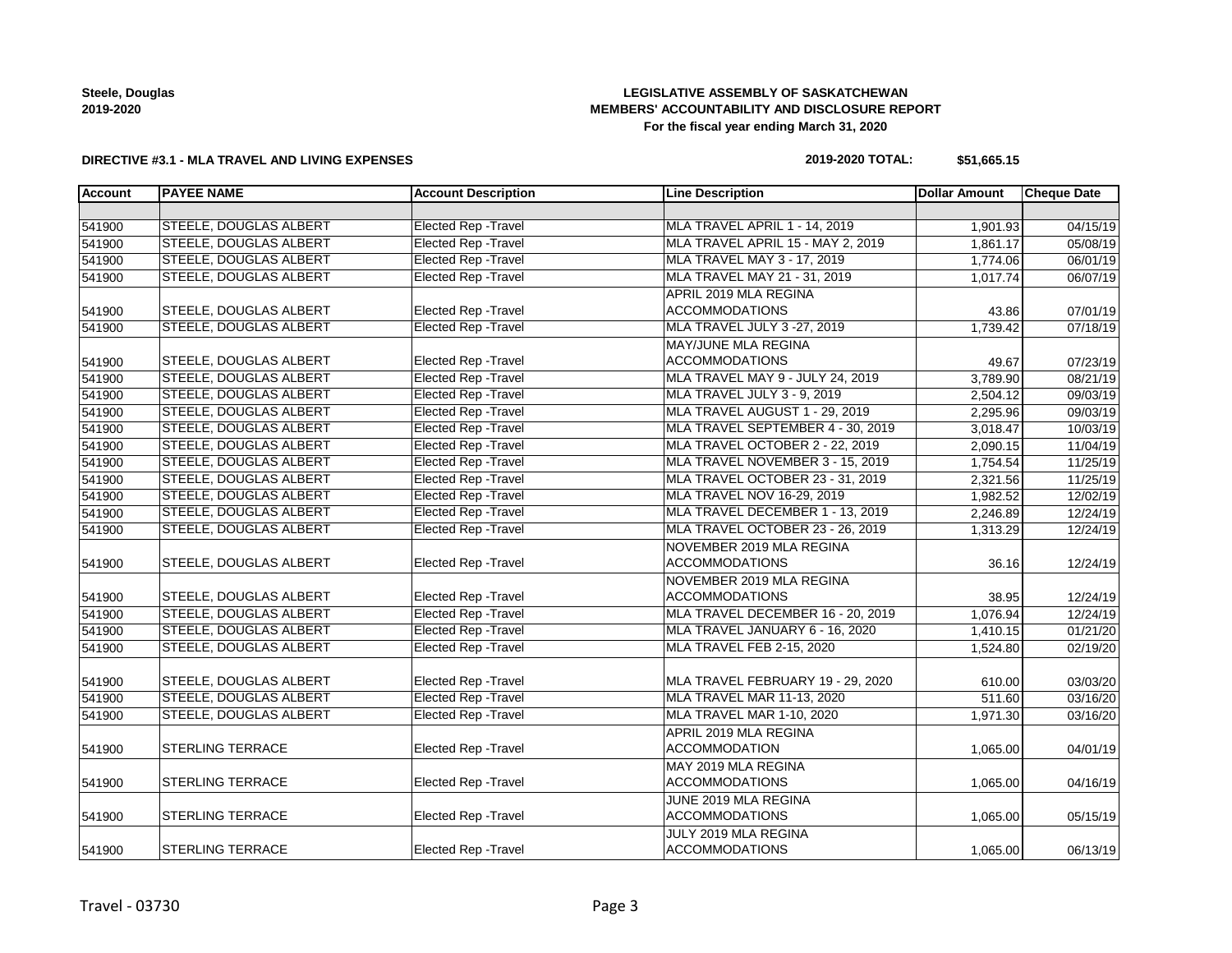| <b>Account</b> | <b>PAYEE NAME</b>        | <b>Account Description</b>  | <b>Line Description</b>        | Dollar Amount | <b>Cheque Date</b> |
|----------------|--------------------------|-----------------------------|--------------------------------|---------------|--------------------|
|                |                          |                             | AUGUST 2019 MLA REGINA         |               |                    |
| 541900         | <b>ISTERLING TERRACE</b> | Elected Rep - Travel        | <b>ACCOMMODATIONS</b>          | 1,065.00      | 07/17/19           |
|                |                          |                             | SEPTEMBER 2019 MLA REGINA      |               |                    |
| 541900         | <b>ISTERLING TERRACE</b> | <b>Elected Rep - Travel</b> | <b>ACCOMMODATIONS</b>          | 1,065.00      | 08/19/19           |
|                |                          |                             | <b>OCTOBER 2019 MLA REGINA</b> |               |                    |
| 541900         | <b>ISTERLING TERRACE</b> | Elected Rep - Travel        | <b>ACCOMMODATIONS</b>          | 1,065.00      | 09/05/19           |
|                |                          |                             | INOVEMBER 2019 MLA REGINA      |               |                    |
| 541900         | <b>ISTERLING TERRACE</b> | <b>Elected Rep - Travel</b> | <b>ACCOMMODATIONS</b>          | 1,065.00      | 10/08/19           |
|                |                          |                             | DECEMBER 2019 MLA REGINA       |               |                    |
| 541900         | <b>ISTERLING TERRACE</b> | <b>Elected Rep - Travel</b> | <b>ACCOMMODATIONS</b>          | 1,065.00      | 11/18/19           |
|                |                          |                             | JANUARY 2019 MLA REGINA        |               |                    |
| 541900         | <b>ISTERLING TERRACE</b> | <b>Elected Rep - Travel</b> | <b>ACCOMMODATIONS</b>          | 1,065.00      | 12/11/19           |
|                |                          |                             | FEBRUARY 2020 MLA REGINA       |               |                    |
| 541900         | <b>ISTERLING TERRACE</b> | Elected Rep - Travel        | <b>ACCOMMODATIONS</b>          | 1,065.00      | 01/10/20           |
|                |                          |                             | MARCH 2020 MLA REGINA          |               |                    |
| 541900         | <b>STERLING TERRACE</b>  | Elected Rep - Travel        | <b>ACCOMMODATIONS</b>          | 1,065.00      | 02/11/20           |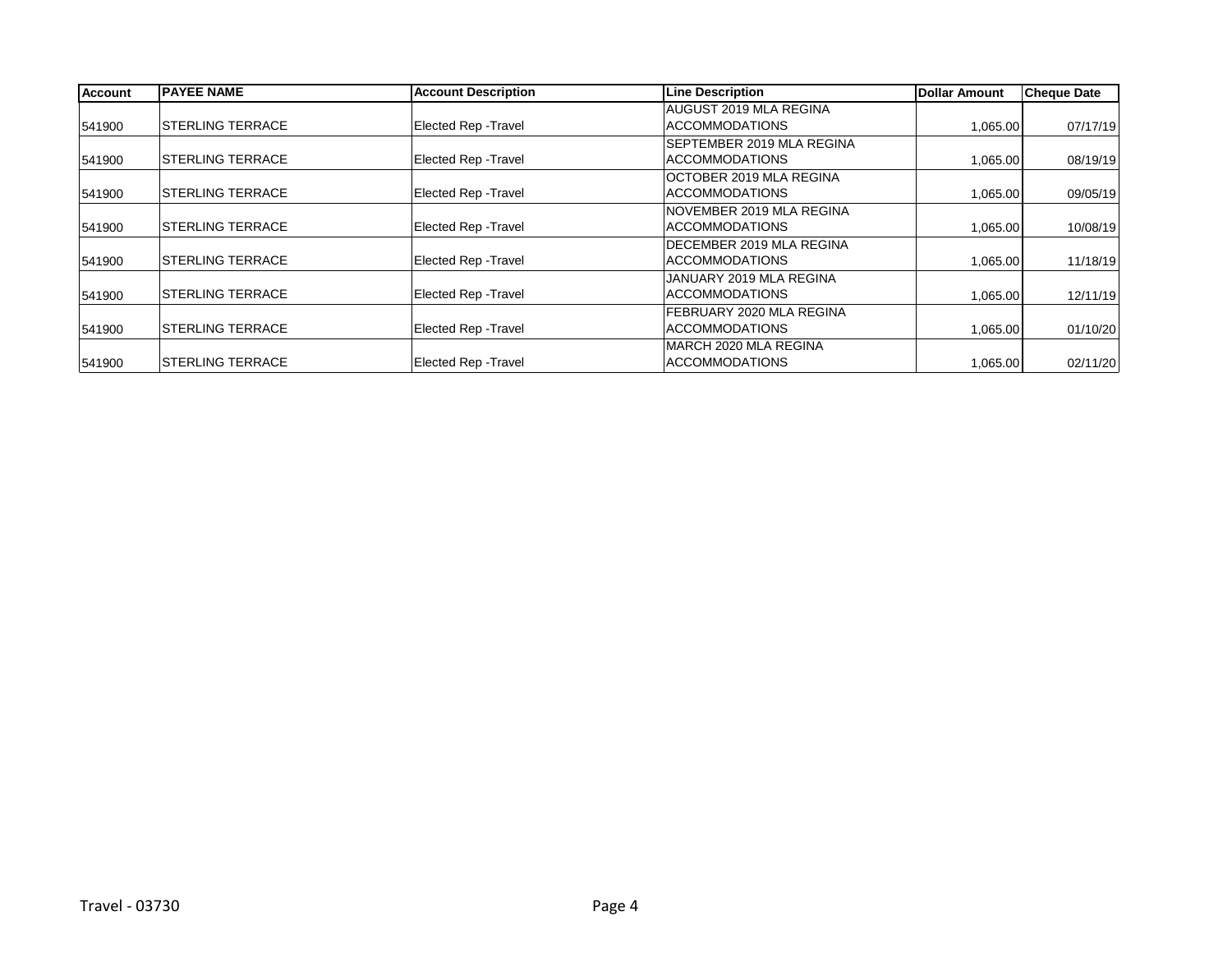**2019-2020**

**Steele, Douglas**

**DIRECTIVE #4.1 - CONSTITUENCY SERVICE EXPENSES**

## **LEGISLATIVE ASSEMBLY OF SASKATCHEWAN MEMBERS' ACCOUNTABILITY AND DISCLOSURE REPORT For the fiscal year ending March 31, 2020**

**2019-2020 TOTAL: \$42,107.23**

| <b>Account</b>   | <b>PAYEE NAME</b>                                       | <b>Account Description</b>                                           | <b>Line Description</b>                           | <b>Dollar Amount</b> | <b>Cheque Date</b>   |
|------------------|---------------------------------------------------------|----------------------------------------------------------------------|---------------------------------------------------|----------------------|----------------------|
|                  |                                                         |                                                                      |                                                   |                      |                      |
| 522000           | <b>CONDOR ENTERPRISES INC</b>                           | Rent of Ground, Buildings and Other Space                            | APRIL 2019 MLA OFFICE RENT                        | 1,000.00             | 04/01/19             |
| 522000           | CONDOR ENTERPRISES INC                                  | Rent of Ground, Buildings and Other Space   MAY 2019 MLA OFFICE RENT |                                                   | 1,000.00             | 04/12/19             |
| 522000           | <b>CONDOR ENTERPRISES INC</b>                           | Rent of Ground, Buildings and Other Space                            | JUNE 2019 MLA OFFICE RENT                         | 1,000.00             | 05/15/19             |
| 522000           | <b>CONDOR ENTERPRISES INC</b>                           | Rent of Ground, Buildings and Other Space JULY 2019 MLA OFFICE RENT  |                                                   | 1,000.00             | 07/01/19             |
| 522000           | <b>CONDOR ENTERPRISES INC</b>                           | Rent of Ground, Buildings and Other Space                            | AUGUST 2019 MLA OFFICE RENT                       | 1,000.00             | 07/18/19             |
| 522000           | <b>CONDOR ENTERPRISES INC</b>                           | Rent of Ground, Buildings and Other Space                            | SEPTEMBER 2019 MLA OFFICE RENT                    | 1,000.00             | 08/19/19             |
| 522000           | CONDOR ENTERPRISES INC                                  | Rent of Ground, Buildings and Other Space                            | OCTOBER 2019 MLA OFFICE RENT                      | 1,000.00             | 09/13/19             |
| 522000           | <b>CONDOR ENTERPRISES INC</b>                           | Rent of Ground, Buildings and Other Space                            | NOVEMBER 2019 MLA OFFICE RENT                     | 1,000.00             | 10/01/19             |
| 522000           | <b>CONDOR ENTERPRISES INC</b>                           | Rent of Ground, Buildings and Other Space                            | DECEMBER 2019 MLA OFFICE RENT                     | 1,000.00             | 11/05/19             |
| 522000           | <b>CONDOR ENTERPRISES INC</b>                           | Rent of Ground, Buildings and Other Space                            | JANUARY 2020 MLA OFFICE RENT                      | 1,000.00             | 12/04/19             |
| 522000           | <b>CONDOR ENTERPRISES INC</b>                           | Rent of Ground, Buildings and Other Space                            | FEBURARY 2020 MLA OFFICE RENT                     | 1,000.00             | 01/02/20             |
| 522000           | <b>CONDOR ENTERPRISES INC</b>                           | Rent of Ground, Buildings and Other Space                            | MARCH 2020 MLA OFFICE RENT                        | 1,000.00             | 02/07/20             |
|                  | MINISTER OF FINANCE-MINISTRY OF                         |                                                                      |                                                   |                      |                      |
| 522200           | <b>CENTRAL SERVICES</b>                                 | <b>Rent of Photocopiers</b>                                          | PHOTOCOPIER SERVICE FEES<br><b>COPIER CHARGES</b> | 100.00               | 01/01/20             |
| 522200           | <b>TOSHIBA OF CANADA LTD.</b>                           | <b>Rent of Photocopiers</b>                                          |                                                   | 186.00               | 04/09/19             |
| 522200           | <b>TOSHIBA OF CANADA LTD.</b><br>TOSHIBA OF CANADA LTD. | Rent of Photocopiers<br>Rent of Photocopiers                         | <b>COPIER CHARGES</b><br><b>COPIER CHARGES</b>    | 227.46               | 05/08/19             |
| 522200<br>522200 | TOSHIBA OF CANADA LTD.                                  | Rent of Photocopiers                                                 | <b>COPIER CHARGES</b>                             | 199.37<br>35.53      | 06/07/19<br>08/01/19 |
|                  | TOSHIBA TEC CANADA BUSINESS                             |                                                                      |                                                   |                      |                      |
| 522200           | SOLUTIONS INC                                           | Rent of Photocopiers                                                 | <b>COPIER CHARGES</b>                             | 149.03               | 08/01/19             |
|                  | <b>TOSHIBA TEC CANADA BUSINESS</b>                      |                                                                      |                                                   |                      |                      |
| 522200           | SOLUTIONS INC                                           | Rent of Photocopiers                                                 | <b>COPIER CHARGES</b>                             | 149.03               | 08/01/19             |
|                  | TOSHIBA TEC CANADA BUSINESS                             |                                                                      |                                                   |                      |                      |
| 522200           | SOLUTIONS INC                                           | Rent of Photocopiers                                                 | <b>COPIER CHARGES</b>                             | 26.46                | 08/01/19             |
| 522200           | <b>TOSHIBA TEC CANADA BUSINESS</b><br>SOLUTIONS INC     | <b>Rent of Photocopiers</b>                                          | <b>COPIER CHARGES</b>                             | 186.89               | 09/01/19             |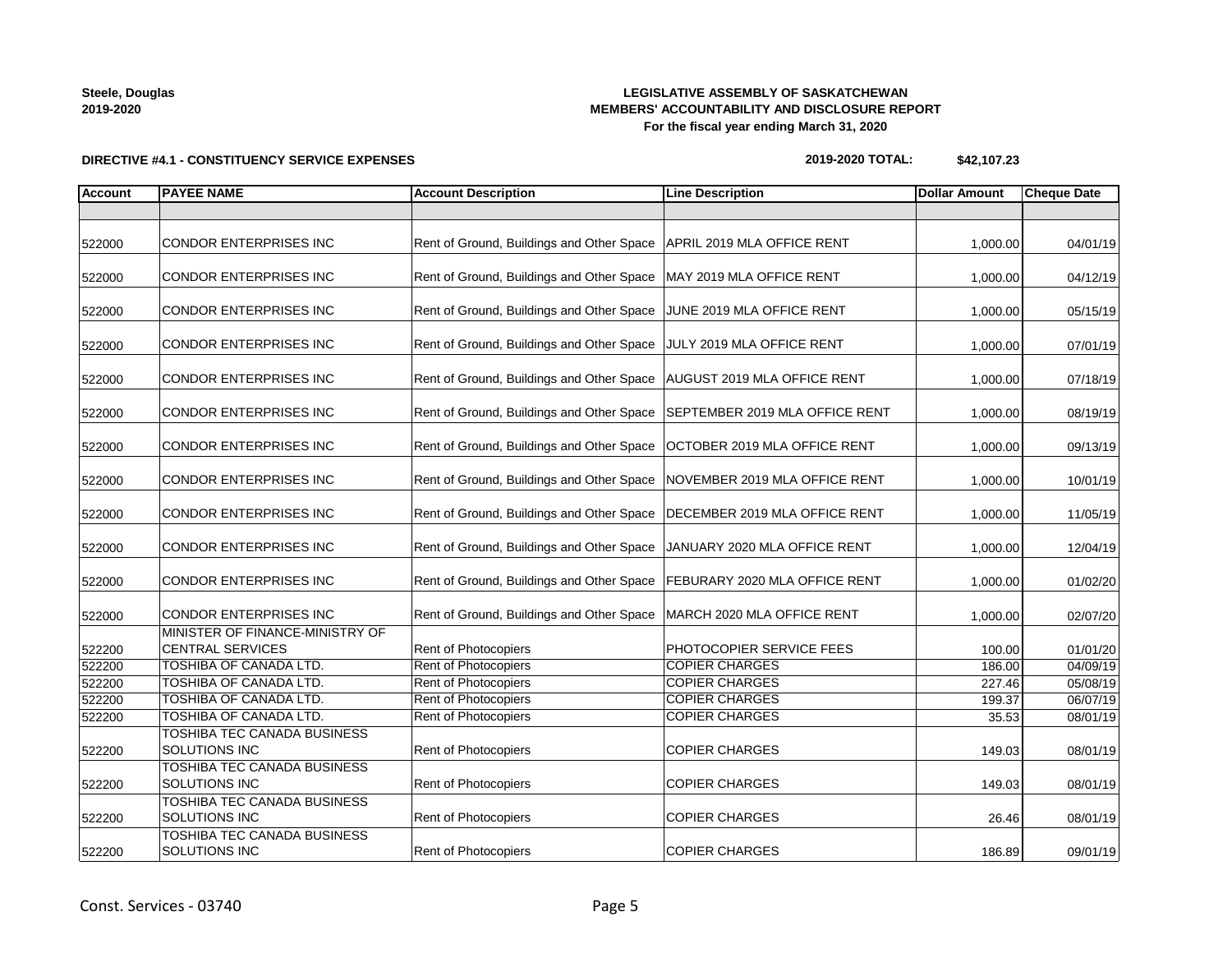| <b>Account</b> | <b>PAYEE NAME</b>                  | <b>Account Description</b>              | <b>Line Description</b>               | <b>Dollar Amount</b> | <b>Cheque Date</b> |
|----------------|------------------------------------|-----------------------------------------|---------------------------------------|----------------------|--------------------|
|                | <b>TOSHIBA TEC CANADA BUSINESS</b> |                                         |                                       |                      |                    |
| 522200         | <b>SOLUTIONS INC</b>               | Rent of Photocopiers                    | <b>COPIER CHARGES</b>                 | 168.62               | 10/01/19           |
|                | <b>TOSHIBA TEC CANADA BUSINESS</b> |                                         |                                       |                      |                    |
| 522200         | <b>SOLUTIONS INC</b>               | <b>Rent of Photocopiers</b>             | <b>COPIER CHARGES</b>                 | 176.25               | 11/01/19           |
|                | <b>TOSHIBA TEC CANADA BUSINESS</b> |                                         |                                       |                      |                    |
| 522200         | SOLUTIONS INC                      | <b>Rent of Photocopiers</b>             | <b>COPIER CHARGES</b>                 | 227.80               | 12/01/19           |
|                | <b>TOSHIBA TEC CANADA BUSINESS</b> |                                         |                                       |                      |                    |
| 522200         | SOLUTIONS INC                      | <b>Rent of Photocopiers</b>             | <b>COPIER CHARGES</b>                 | 149.03               | 01/01/20           |
|                | <b>TOSHIBA TEC CANADA BUSINESS</b> |                                         |                                       |                      |                    |
| 522200         | SOLUTIONS INC                      | Rent of Photocopiers                    | <b>COPIER CHARGES</b>                 | 232.43               | 02/01/20           |
|                | TOSHIBA TEC CANADA BUSINESS        |                                         |                                       |                      |                    |
| 522200         | SOLUTIONS INC                      | Rent of Photocopiers                    | <b>COPIER CHARGES</b>                 | 226.44               | 03/01/20           |
|                |                                    |                                         | <b>INSURANCE POLICY CYPRHILL02</b>    |                      |                    |
| 522500         | <b>WESTERN FINANCIAL GROUP</b>     | <b>Insurance Premiums</b>               | D.STEELE, MLA 2020                    | 906.30               | 03/17/20           |
| 525000         | <b>CANADA POST CORPORATION</b>     | Postal, Courier, Freight and Related    | <b>POSTAGE</b>                        | 644.80               | 06/03/19           |
|                | PRAIRIE ADVERTISING DISTRIBUTORS   |                                         |                                       |                      |                    |
| 525000         | LTD.                               | Postal, Courier, Freight and Related    | <b>MAIL PREP</b>                      | 107.78               | 06/04/19           |
| 525000         | SASKATCHEWAN PARTY CAUCUS          | Postal, Courier, Freight and Related    | <b>POSTAGE</b>                        | 40.92                | 09/01/19           |
| 525000         | STEELE, DOUGLAS ALBERT             | Postal, Courier, Freight and Related    | <b>REIMB: POSTAGE</b>                 | 204.25               | 09/03/19           |
| 525000         | STEELE, DOUGLAS ALBERT             | Postal, Courier, Freight and Related    | <b>REIMB: POSTAGE</b>                 | 472.50               | 12/09/19           |
| 525000         | <b>WEDRICK, TWILA</b>              | Postal, Courier, Freight and Related    | <b>POSTAGE</b>                        | 14.54                | 08/20/19           |
| 529200         | <b>STEELE, DOUGLAS ALBERT</b>      | <b>Professional Development</b>         | <b>REIMB: CONFERENCE REGISTRATION</b> | 545.84               | 07/18/19           |
| 529200         | <b>STEELE, DOUGLAS ALBERT</b>      | <b>Professional Development</b>         | REIMB: CONFERENCE REGISTRATION        | 518.62               | 08/01/19           |
|                | 20-TWENTY.CA MARKETING             |                                         |                                       |                      |                    |
| 530000         | <b>CORPORATION</b>                 | <b>Communications Development Costs</b> | ADVERTISING/DESIGN                    | 975.00               | 05/06/19           |
| 530300         | MARU GROUP CANADA INC.             | Primary Research/Focus group            | Ad Hoc Research                       | 632.98               | 05/01/19           |
| 530300         | MARU GROUP CANADA INC.             | Primary Research/Focus group            | Ad Hoc Research                       | 632.98               | 08/01/19           |
| 530300         | MARU GROUP CANADA INC.             | Primary Research/Focus group            | AD HOC RESEARCH                       | 661.11               | 11/01/19           |
| 530300         | MARU GROUP CANADA INC.             | Primary Research/Focus group            | Ad Hoc Research                       | 661.11               | 03/01/20           |
|                | 20-TWENTY.CA MARKETING             |                                         |                                       |                      |                    |
| 530500         | <b>CORPORATION</b>                 | Media Placement                         | <b>ADVERTISING</b>                    | 449.00               | 05/06/19           |
|                | 20-TWENTY.CA MARKETING             |                                         |                                       |                      |                    |
| 530500         | <b>CORPORATION</b>                 | Media Placement                         | <b>ADVERTISING</b>                    | 449.00               | 06/03/19           |
|                | 20-TWENTY.CA MARKETING             |                                         |                                       |                      |                    |
| 530500         | <b>CORPORATION</b>                 | Media Placement                         | <b>ADVERTISING</b>                    | 449.00               | 08/01/19           |
|                | 20-TWENTY.CA MARKETING             |                                         |                                       |                      |                    |
| 530500         | <b>CORPORATION</b>                 | Media Placement                         | <b>ADVERTISING</b>                    | 449.00               | 09/01/19           |
|                | 20-TWENTY.CA MARKETING             |                                         |                                       |                      |                    |
| 530500         | <b>CORPORATION</b>                 | Media Placement                         | <b>ADVERTISING</b>                    | 449.00               | 10/01/19           |
|                | 20-TWENTY.CA MARKETING             |                                         |                                       |                      |                    |
| 530500         | <b>CORPORATION</b>                 | <b>Media Placement</b>                  | ADVERTISING                           | 449.00               | 10/01/19           |
|                | 20-TWENTY.CA MARKETING             |                                         |                                       |                      |                    |
| 530500         | <b>CORPORATION</b>                 | <b>Media Placement</b>                  | <b>ADVERTISING</b>                    | 449.00               | 11/01/19           |
|                | 20-TWENTY.CA MARKETING             |                                         |                                       |                      |                    |
| 530500         | <b>CORPORATION</b>                 | Media Placement                         | ADVERTISING                           | 449.00               | 11/18/19           |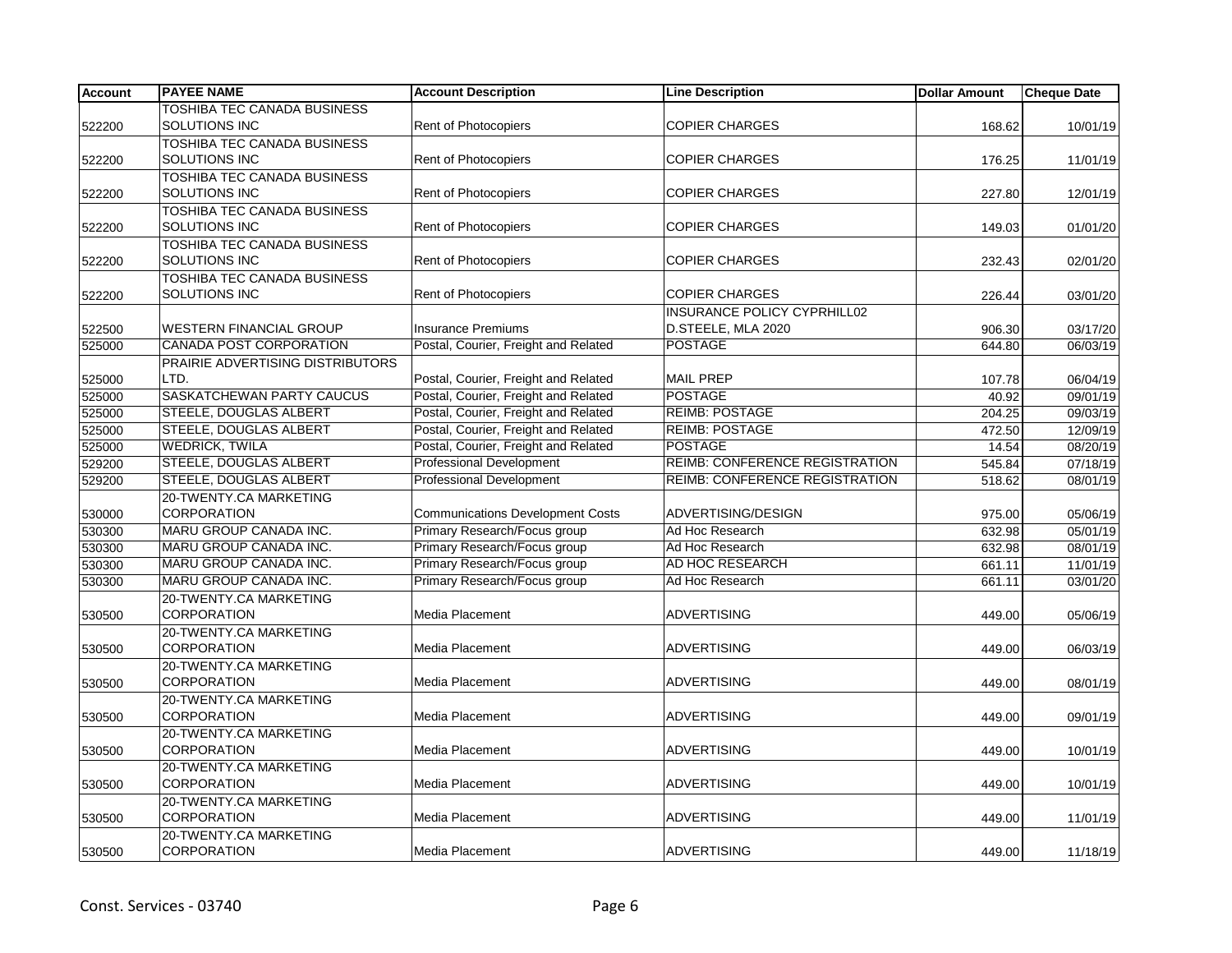| <b>Account</b> | <b>PAYEE NAME</b>                            | <b>Account Description</b> | <b>Line Description</b> | <b>Dollar Amount</b> | <b>Cheque Date</b> |
|----------------|----------------------------------------------|----------------------------|-------------------------|----------------------|--------------------|
|                | 20-TWENTY.CA MARKETING                       |                            |                         |                      |                    |
| 530500         | <b>CORPORATION</b>                           | Media Placement            | <b>ADVERTISING</b>      | 449.00               | 12/16/19           |
|                | 20-TWENTY.CA MARKETING                       |                            |                         |                      |                    |
| 530500         | <b>CORPORATION</b>                           | Media Placement            | <b>ADVERTISING</b>      | 449.00               | 01/13/20           |
|                | 20-TWENTY.CA MARKETING                       |                            |                         |                      |                    |
| 530500         | <b>CORPORATION</b>                           | Media Placement            | <b>ADVERTISING</b>      | 449.00               | 02/10/20           |
|                | 20-TWENTY.CA MARKETING                       |                            |                         |                      |                    |
| 530500         | <b>CORPORATION</b>                           | Media Placement            | <b>ADVERTISING</b>      | 449.00               | 03/09/20           |
|                | BENNETT REAL ESTATE VENTURES                 |                            |                         |                      |                    |
| 530500         | LTD.                                         | Media Placement            | <b>ADVERTISING</b>      | 2,500.00             | 04/01/19           |
| 530500         | <b>CABRI HERALD</b>                          | Media Placement            | <b>ADVERTISING</b>      | 530.00               | 03/01/20           |
| 530500         | <b>CABRI HERALD</b>                          | Media Placement            | <b>ADVERTISING</b>      | 300.00               | 03/10/20           |
| 530500         | <b>EASTEND ECHO</b>                          | Media Placement            | <b>ADVERTISING</b>      | 15.00                | 05/01/19           |
| 530500         | <b>EASTEND ECHO</b>                          | Media Placement            | <b>ADVERTISING</b>      | 40.00                | 07/01/19           |
| 530500         | <b>EASTEND ECHO</b>                          | Media Placement            | <b>ADVERTISING</b>      | 15.00                | 07/09/19           |
| 530500         | <b>EASTEND ECHO</b>                          | Media Placement            | <b>ADVERTISING</b>      | 15.00                | 09/10/19           |
| 530500         | <b>EASTEND ECHO</b>                          | Media Placement            | <b>ADVERTISING</b>      | 65.00                | 11/01/19           |
| 530500         | <b>EASTEND ECHO</b>                          | Media Placement            | <b>ADVERTISING</b>      | 75.00                | 11/01/19           |
| 530500         | <b>EASTEND ECHO</b>                          | Media Placement            | <b>ADVERTISING</b>      | 15.00                | 11/07/19           |
| 530500         | <b>EASTEND ECHO</b>                          | Media Placement            | <b>ADVERTISING</b>      | 75.00                | 12/04/19           |
| 530500         | <b>EASTEND ECHO</b>                          | <b>Media Placement</b>     | <b>ADVERTISING</b>      | 15.00                | 12/11/19           |
| 530500         | <b>EASTEND ECHO</b>                          | Media Placement            | <b>ADVERTISING</b>      | 75.00                | 12/17/19           |
| 530500         | <b>EASTEND ECHO</b>                          | Media Placement            | <b>ADVERTISING</b>      | 15.00                | 12/17/19           |
| 530500         | <b>EASTEND ECHO</b>                          | Media Placement            | <b>ADVERTISING</b>      | 75.00                | 02/01/20           |
| 530500         | <b>EASTEND ECHO</b>                          | Media Placement            | <b>ADVERTISING</b>      | 75.00                | 03/19/20           |
|                | <b>GULL LAKE &amp; DISTRICT CULTURAL CO-</b> |                            |                         |                      |                    |
| 530500         | <b>OPERATIVE</b>                             | Media Placement            | <b>ADVERTISING</b>      | 20.00                | 12/07/19           |
|                | <b>GULL LAKE &amp; DISTRICT CULTURAL CO-</b> |                            |                         |                      |                    |
| 530500         | <b>OPERATIVE</b>                             | Media Placement            | <b>ADVERTISING</b>      | 120.00               | 03/02/20           |
| 530500         | <b>JAMAC PUBLISHING LTD.</b>                 | Media Placement            | <b>ADVERTISING</b>      | 75.00                | 05/01/19           |
| 530500         | JAMAC PUBLISHING LTD.                        | Media Placement            | <b>ADVERTISING</b>      | 75.00                | 07/01/19           |
| 530500         | <b>JAMAC PUBLISHING LTD.</b>                 | Media Placement            | <b>ADVERTISING</b>      | 99.00                | 07/01/19           |
| 530500         | JAMAC PUBLISHING LTD.                        | Media Placement            | <b>ADVERTISING</b>      | 30.00                | 07/01/19           |
| 530500         | JAMAC PUBLISHING LTD.                        | Media Placement            | <b>ADVERTISING</b>      | 75.00                | 07/10/19           |
| 530500         | JAMAC PUBLISHING LTD.                        | Media Placement            | <b>ADVERTISING</b>      | 75.00                | 09/01/19           |
| 530500         | JAMAC PUBLISHING LTD.                        | Media Placement            | <b>ADVERTISING</b>      | 75.00                | 09/11/19           |
| 530500         | JAMAC PUBLISHING LTD.                        | Media Placement            | <b>ADVERTISING</b>      | 75.00                | 11/01/19           |
| 530500         | JAMAC PUBLISHING LTD.                        | Media Placement            | <b>ADVERTISING</b>      | 75.00                | 11/01/19           |
| 530500         | JAMAC PUBLISHING LTD.                        | Media Placement            | <b>ADVERTISING</b>      | 88.00                | 11/08/19           |
| 530500         | <b>JAMAC PUBLISHING LTD.</b>                 | Media Placement            | <b>ADVERTISING</b>      | 75.00                | 11/15/19           |
| 530500         | JAMAC PUBLISHING LTD.                        | Media Placement            | <b>ADVERTISING</b>      | 75.00                | 12/01/19           |
| 530500         | <b>JAMAC PUBLISHING LTD.</b>                 | Media Placement            | <b>ADVERTISING</b>      | 75.00                | 12/06/19           |
| 530500         | <b>JAMAC PUBLISHING LTD.</b>                 | Media Placement            | <b>ADVERTISING</b>      | 152.50               | 12/20/19           |
| 530500         | JAMAC PUBLISHING LTD.                        | Media Placement            | <b>ADVERTISING</b>      | 92.00                | 02/01/20           |
| 530500         | <b>JAMAC PUBLISHING LTD.</b>                 | <b>Media Placement</b>     | <b>ADVERTISING</b>      | 75.00                | 02/14/20           |
|                |                                              |                            |                         |                      |                    |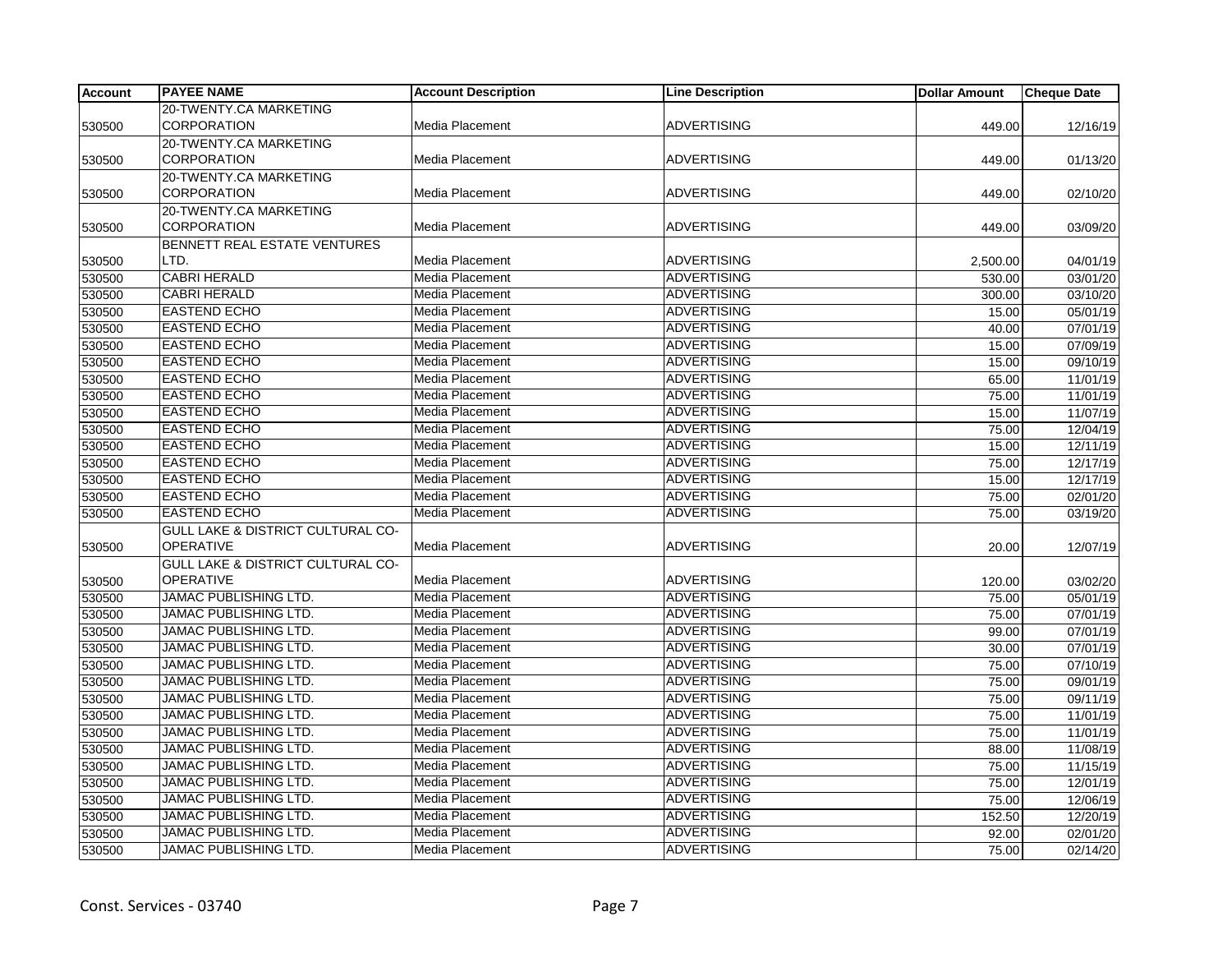| <b>Account</b> | <b>PAYEE NAME</b>                   | <b>Account Description</b>    | <b>Line Description</b>            | <b>Dollar Amount</b> | <b>Cheque Date</b> |
|----------------|-------------------------------------|-------------------------------|------------------------------------|----------------------|--------------------|
|                | <b>KREATIVE KIDZ EARLY LEARNING</b> |                               |                                    |                      |                    |
| 530500         | <b>CENTRE INC</b>                   | Media Placement               | <b>ADVERTISING</b>                 | 75.00                | 02/01/20           |
| 530500         | <b>MAPLE CREEK NEWS TIMES</b>       | Media Placement               | <b>ADVERTISING</b>                 | 350.00               | 05/01/19           |
| 530500         | <b>MAPLE CREEK NEWS TIMES</b>       | Media Placement               | <b>ADVERTISING</b>                 | 159.00               | 06/01/19           |
| 530500         | <b>MAPLE CREEK NEWS TIMES</b>       | Media Placement               | <b>ADVERTISING</b>                 | 75.00                | 07/01/19           |
| 530500         | <b>MAPLE CREEK NEWS TIMES</b>       | Media Placement               | <b>ADVERTISING</b>                 | 205.00               | 08/01/19           |
| 530500         | MAPLE CREEK NEWS TIMES              | Media Placement               | <b>ADVERTISING</b>                 | 107.00               | 10/01/19           |
| 530500         | <b>MAPLE CREEK NEWS TIMES</b>       | Media Placement               | <b>ADVERTISING</b>                 | 300.00               | 11/01/19           |
| 530500         | <b>MAPLE CREEK NEWS TIMES</b>       | Media Placement               | <b>ADVERTISING</b>                 | 175.00               | 12/01/19           |
| 530500         | <b>MAPLE CREEK NEWS TIMES</b>       | Media Placement               | <b>ADVERTISING</b>                 | 214.00               | 01/01/20           |
| 530500         | MAPLE CREEK NEWS TIMES              | Media Placement               | <b>ADVERTISING</b>                 | 75.00                | 02/01/20           |
| 530500         | MAPLE CREEK NEWS TIMES              | Media Placement               | <b>ADVERTISING</b>                 | 75.00                | 03/01/20           |
| 530500         | <b>MEDICINE HAT NEWS</b>            | Media Placement               | <b>ADVERTISING</b>                 | 310.00               | 05/01/19           |
| 530500         | <b>MEDICINE HAT NEWS</b>            | Media Placement               | <b>ADVERTISING</b>                 | 77.50                | 07/01/19           |
| 530500         | <b>MEDICINE HAT NEWS</b>            | Media Placement               | <b>ADVERTISING</b>                 | 310.00               | 08/01/19           |
| 530500         | <b>MEDICINE HAT NEWS</b>            | Media Placement               | <b>ADVERTISING</b>                 | 310.00               | 10/01/19           |
| 530500         | <b>MEDICINE HAT NEWS</b>            | Media Placement               | <b>ADVERTISING</b>                 | 124.00               | 12/01/19           |
| 530500         | <b>MEDICINE HAT NEWS</b>            | Media Placement               | <b>ADVERTISING</b>                 | 384.00               | 01/01/20           |
| 530500         | <b>RENO READER</b>                  | Media Placement               | <b>ADVERTISING</b>                 | 440.00               | 01/09/20           |
| 530500         | SHAUNAVON STANDARD                  | <b>Media Placement</b>        | <b>ADVERTISING</b>                 | 248.89               | 05/01/19           |
| 530500         | <b>SHAUNAVON STANDARD</b>           | Media Placement               | <b>ADVERTISING</b>                 | 71.00                | 06/01/19           |
| 530500         | SHAUNAVON STANDARD                  | Media Placement               | <b>ADVERTISING</b>                 | 90.00                | 07/01/19           |
| 530500         | SHAUNAVON STANDARD                  | Media Placement               | <b>ADVERTISING</b>                 | 297.48               | 08/01/19           |
| 530500         | SHAUNAVON STANDARD                  | Media Placement               | <b>ADVERTISING</b>                 | 45.00                | 10/01/19           |
| 530500         | <b>SHAUNAVON STANDARD</b>           | Media Placement               | <b>ADVERTISING</b>                 | 226.80               | 11/01/19           |
| 530500         | SHAUNAVON STANDARD                  | Media Placement               | <b>ADVERTISING</b>                 | 146.20               | 12/01/19           |
| 530500         | SHAUNAVON STANDARD                  | Media Placement               | <b>ADVERTISING</b>                 | 140.48               | 01/01/20           |
| 530500         | <b>SHAUNAVON STANDARD</b>           | Media Placement               | <b>ADVERTISING</b>                 | 76.60                | 02/01/20           |
| 530500         | SHAUNAVON STANDARD                  | Media Placement               | <b>ADVERTISING</b>                 | 63.00                | 03/01/20           |
| 530500         | THE HERALD                          | Media Placement               | <b>ADVERTISING</b>                 | 530.00               | 03/01/20           |
| 530500         | THE HERALD                          | Media Placement               | <b>ADVERTISING</b>                 | 120.00               | 03/10/20           |
| 530500         | THE HERALD                          | Media Placement               | <b>ADVERTISING</b>                 | $-530.00$            | 03/19/20           |
| 530800         | <b>WESTERN LITHO PRINTERS LTD.</b>  | Publications                  | <b>NEWSLETTERS</b>                 | 787.10               | 07/01/19           |
|                | <b>BROADWAY EXPORTERS IMPORTERS</b> |                               |                                    |                      |                    |
| 530900         | INC.                                | <b>Promotional Items</b>      | PROVINCIAL FLAGS - NO GST          | 290.00               | 07/01/19           |
| 530900         | STEELE, DOUGLAS ALBERT              | Promotional Items             | <b>REIMB: WREATH</b>               | 50.00                | 11/01/19           |
| 530900         | <b>STEELE, DOUGLAS ALBERT</b>       | <b>Promotional Items</b>      | <b>REIMB: CARDS</b>                | 94.89                | 12/09/19           |
| 542000         | <b>WEDRICK, TWILA</b>               | Travel                        | C.A. TRAVEL & MISC OFFICE SUPPLIES | 86.67                | 04/10/19           |
| 542000         | <b>WEDRICK, TWILA</b>               | Travel                        | C.A. TRAVEL JUNE 5, 2019           | 286.19               | 06/05/19           |
| 542000         | <b>WEDRICK, TWILA</b>               | Travel                        | C.A. TRAVEL JUNE 25 - JULY 4, 2019 | 405.36               | 07/01/19           |
|                |                                     |                               | C.A. TRAVEL OCTOBER 22 - NOVEMBER  |                      |                    |
| 542000         | <b>WEDRICK, TWILA</b>               | Travel                        | 6, 2019                            | 253.09               | 11/06/19           |
| 542000         | <b>WEDRICK, TWILA</b>               | Travel                        | C.A. TRAVEL JAN 23-FEB 10, 2020    | 833.84               | 02/19/20           |
| 542000         | <b>WEDRICK, TWILA</b>               | Travel                        | C.A. TRAVEL MARCH 2020             | 174.80               | 03/17/20           |
| 550200         | <b>BURSTALL MAINSTREETER</b>        | Books, Mags and Ref Materials | SUBSCRIPTION NOVEMBER 2019-2020    | 150.00               | 12/01/19           |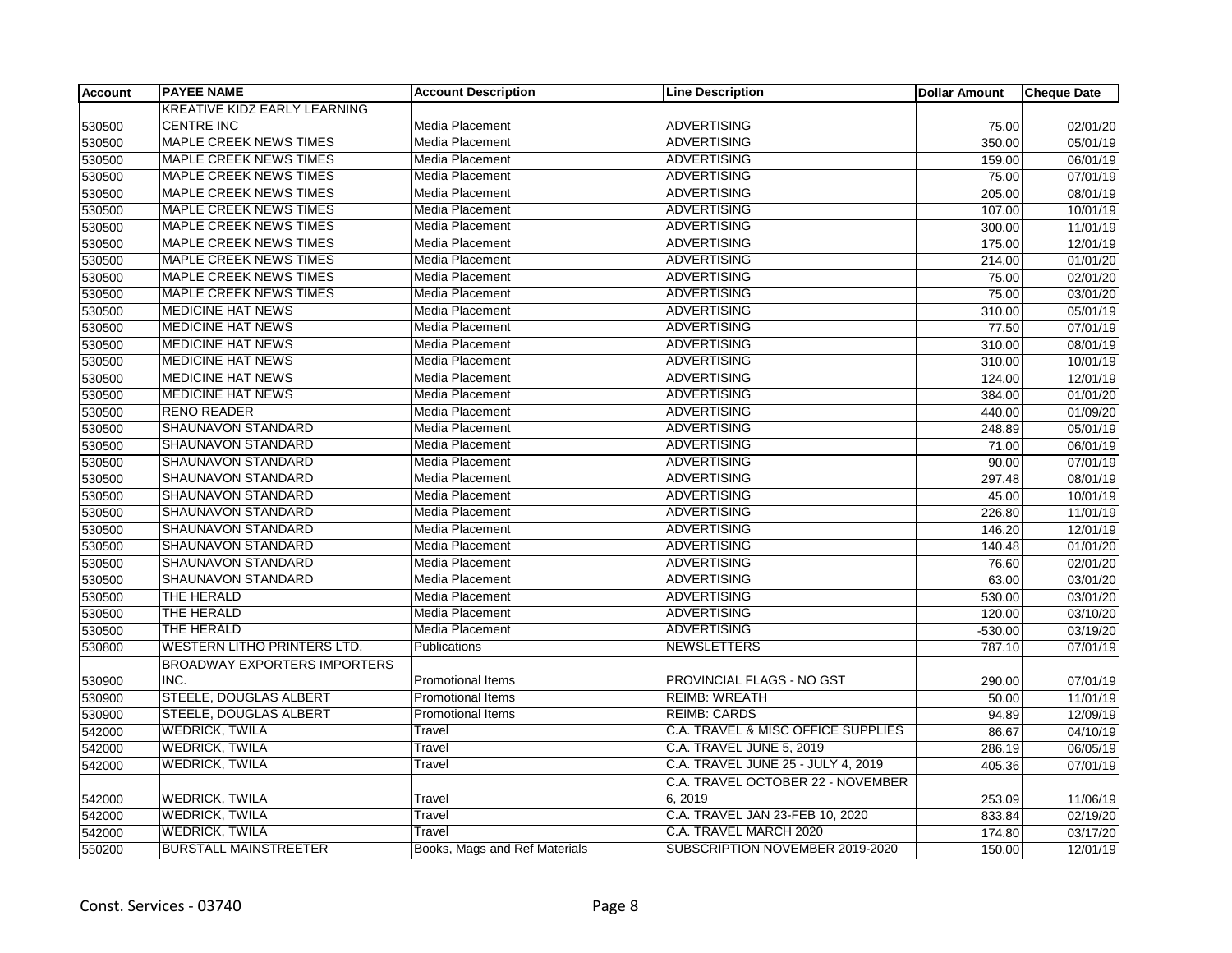| <b>Account</b> | <b>PAYEE NAME</b>             | <b>Account Description</b>         | <b>Line Description</b>        | <b>Dollar Amount</b> | <b>Cheque Date</b> |
|----------------|-------------------------------|------------------------------------|--------------------------------|----------------------|--------------------|
| 550200         | <b>JAMAC PUBLISHING LTD.</b>  | Books, Mags and Ref Materials      | SUBSCRIPTION D. STEELE, MLA    | 85.00                | 11/12/19           |
| 550200         | <b>MAPLE CREEK NEWS TIMES</b> | Books, Mags and Ref Materials      | <b>SUBSCRIPTION RENEWAL</b>    | 52.00                | 02/01/20           |
| 550200         | <b>SHAUNAVON STANDARD</b>     | Books, Mags and Ref Materials      | SUBSCRIPTION - DOUG STEELE MLA | 39.90                | 04/01/19           |
| 555000         | <b>STAPLES BUSINESS DEPOT</b> | <b>Other Material and Supplies</b> | 105714 OFFICE SUPPLIES         | 86.98                | 04/10/19           |
| 555000         | <b>STAPLES BUSINESS DEPOT</b> | Other Material and Supplies        | 105714 OFFICE SUPPLIES         | 34.75                | 05/12/19           |
| 555000         | <b>STAPLES BUSINESS DEPOT</b> | <b>Other Material and Supplies</b> | 105714 OFFICE SUPPLIES         | 137.20               | 08/13/19           |
| 555000         | <b>STAPLES BUSINESS DEPOT</b> | <b>Other Material and Supplies</b> | 105714 OFFICE SUPPLIES         | 207.28               | 12/01/19           |
| 555000         | <b>STAPLES BUSINESS DEPOT</b> | Other Material and Supplies        | 105714 OFFICE SUPPLIES         | 161.73               | 12/03/19           |
| 555000         | <b>STAPLES BUSINESS DEPOT</b> | Other Material and Supplies        | 105714 OFFICE SUPPLIES         | 91.57                | 02/01/20           |
| 555000         | <b>STAPLES BUSINESS DEPOT</b> | Other Material and Supplies        | 105714 OFFICE SUPPLIES         | 60.18                | 02/09/20           |
| 555000         | <b>STAPLES BUSINESS DEPOT</b> | <b>Other Material and Supplies</b> | 105714 OFFICE SUPPLIES         | 38.86                | 03/17/20           |
| 555000         | <b>STEELE, DOUGLAS ALBERT</b> | Other Material and Supplies        | <b>REIMB: OFFICE SUPPLIES</b>  | 11.50                | 06/06/19           |
| 555000         | <b>STEELE, DOUGLAS ALBERT</b> | Other Material and Supplies        | <b>REIMB: OFFICE SUPPLIES</b>  | 11.50                | 12/01/19           |
| 555000         | <b>STEELE. DOUGLAS ALBERT</b> | Other Material and Supplies        | <b>REIMB: OFFICE SUPPLIES</b>  | 65.60                | 12/09/19           |
| 555000         | <b>WEDRICK, TWILA</b>         | Other Material and Supplies        | <b>OFFICE SUPPLIES</b>         | 30.83                | 04/10/19           |
| 555000         | <b>WEDRICK, TWILA</b>         | Other Material and Supplies        | <b>OFFICE SUPPLIES</b>         | 13.30                | 06/04/19           |
| 555000         | <b>WEDRICK, TWILA</b>         | Other Material and Supplies        | <b>OFFICE SUPPLIES</b>         | 7.20                 | 02/19/20           |
| 564600         | <b>STAPLES BUSINESS DEPOT</b> | Computer Software - Exp            | 105714 ANTI VIRUS SOFTWARE     | 95.39                | 03/17/20           |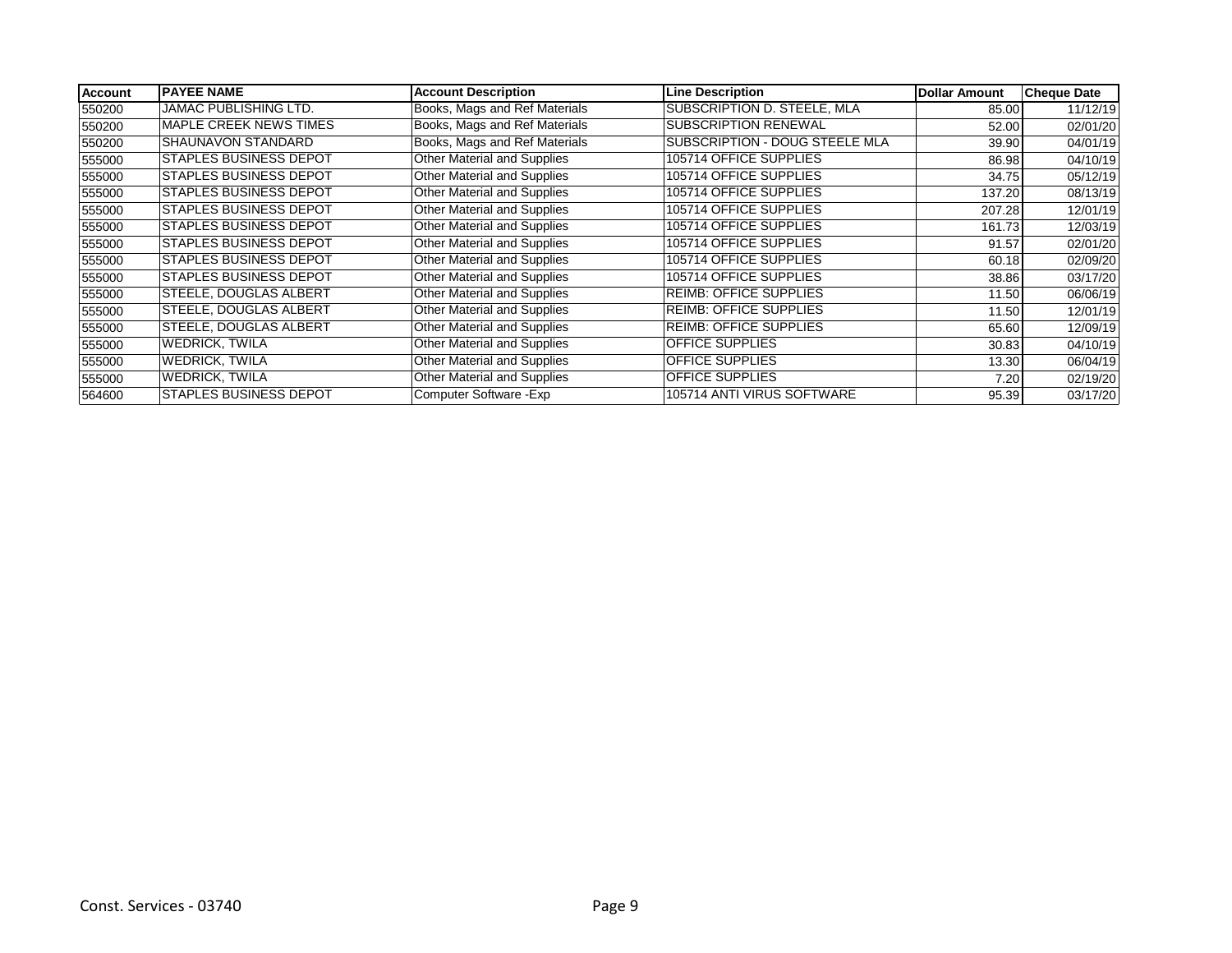**Steele, Douglas 2019-2020**

# **LEGISLATIVE ASSEMBLY OF SASKATCHEWAN MEMBERS' ACCOUNTABILITY AND DISCLOSURE REPORT For the fiscal year ending March 31, 2020**

### **DIRECTIVE #6 - CONSTITUENCY ASSISTANT EXPENSES**

**2019-2020 TOTAL: \$54,167.98**

| <b>Account</b> | <b>Payee Name</b>        | <b>Account Description</b>    | <b>Dollar Amount</b> | <b>Cheque Date</b> |  |
|----------------|--------------------------|-------------------------------|----------------------|--------------------|--|
|                |                          |                               |                      |                    |  |
| 513000         | <b>WEDRICK, TWILA D</b>  | Out-of-Scope Permanent        | 0.00                 | 04/03/19           |  |
| 513000         | <b>WEDRICK, TWILA D</b>  | Out-of-Scope Permanent        | 1,750.00             | 04/16/19           |  |
| 513000         | <b>WEDRICK, TWILA D</b>  | Out-of-Scope Permanent        | 1,750.00             | 05/01/19           |  |
| 513000         | <b>WEDRICK, TWILA D</b>  | Out-of-Scope Permanent        | 1,750.00             | 05/15/19           |  |
| 513000         | <b>WEDRICK, TWILA D</b>  | Out-of-Scope Permanent        | 1,750.00             | 05/29/19           |  |
| 513000         | <b>WEDRICK, TWILA D</b>  | Out-of-Scope Permanent        | 1,750.00             | 06/12/19           |  |
| 513000         | <b>WEDRICK, TWILA D</b>  | Out-of-Scope Permanent        | 1,750.00             | 06/26/19           |  |
| 513000         | <b>WEDRICK, TWILA D</b>  | Out-of-Scope Permanent        | 1,750.00             | 07/10/19           |  |
| 513000         | <b>WEDRICK, TWILA D</b>  | Out-of-Scope Permanent        | 1,750.00             | 07/24/19           |  |
| 513000         | <b>WEDRICK, TWILA D</b>  | Out-of-Scope Permanent        | 1,750.00             | 08/07/19           |  |
| 513000         | <b>WEDRICK, TWILA D</b>  | Out-of-Scope Permanent        | 1,750.00             | 08/21/19           |  |
| 513000         | <b>WEDRICK, TWILA D</b>  | Out-of-Scope Permanent        | 1,750.00             | 09/04/19           |  |
| 513000         | <b>WEDRICK, TWILA D</b>  | Out-of-Scope Permanent        | 1,750.00             | 09/18/19           |  |
| 513000         | WEDRICK, TWILA D         | Out-of-Scope Permanent        | 1,750.00             | 10/02/19           |  |
| 513000         | <b>WEDRICK, TWILA D</b>  | Out-of-Scope Permanent        | 1,750.00             | 10/16/19           |  |
| 513000         | <b>WEDRICK, TWILA D</b>  | Out-of-Scope Permanent        | 1,750.00             | 11/01/19           |  |
| 513000         | <b>WEDRICK, TWILA D</b>  | Out-of-Scope Permanent        | 1,750.00             | 11/13/19           |  |
| 513000         | <b>WEDRICK, TWILA D</b>  | Out-of-Scope Permanent        | 1,750.00             | 11/27/19           |  |
| 513000         | <b>WEDRICK, TWILA D</b>  | Out-of-Scope Permanent        | 1,750.00             | 12/11/19           |  |
| 513000         | <b>WEDRICK, TWILA D</b>  | Out-of-Scope Permanent        | 1,750.00             | 12/24/19           |  |
| 513000         | <b>WEDRICK, TWILA D</b>  | Out-of-Scope Permanent        | 1,750.00             | 01/08/20           |  |
| 513000         | <b>WEDRICK, TWILA D</b>  | Out-of-Scope Permanent        | 1,750.00             | 01/23/20           |  |
| 513000         | <b>WEDRICK, TWILA D</b>  | Out-of-Scope Permanent        | 1,750.00             | 02/05/20           |  |
| 513000         | <b>WEDRICK, TWILA D</b>  | Out-of-Scope Permanent        | 2,152.50             | 02/19/20           |  |
| 513000         | <b>WEDRICK, TWILA D</b>  | Out-of-Scope Permanent        | 1,767.50             | 03/04/20           |  |
| 513000         | <b>WEDRICK, TWILA D</b>  | Out-of-Scope Permanent        | 1,767.50             | 03/18/20           |  |
| 513000         | <b>WEDRICK, TWILA D</b>  | Out-of-Scope Permanent        | 1,767.50             | 04/01/20           |  |
| 513000         | <b>WEDRICK, TWILA D</b>  | Out-of-Scope Permanent        | 2,561.61             | 04/09/20           |  |
| 514000         | LACHAPELLE, GAYNA        | Casual/Term                   | 1,524.61             | 03/18/20           |  |
| 514000         | LACHAPELLE, GAYNA        | Casual/Term                   | 1,255.56             | 04/01/20           |  |
| 514000         | LACHAPELLE, GAYNA        | Casual/Term                   | 0.00                 | 04/09/20           |  |
| 514300         | LACHAPELLE, GAYNA        | Part-Time/Permanent Part-Time | 368.90               | 04/09/20           |  |
| 514300         | <b>WEDRICK, DIETTA L</b> | Part-Time/Permanent Part-Time | 353.13               | 11/01/19           |  |
| 514300         | <b>WEDRICK, DIETTA L</b> | Part-Time/Permanent Part-Time | 332.01               | 11/13/19           |  |
| 514300         | <b>WEDRICK, DIETTA L</b> | Part-Time/Permanent Part-Time | 387.35               | 11/27/19           |  |
| 514300         | <b>WEDRICK, DIETTA L</b> | Part-Time/Permanent Part-Time | 442.68               | 12/11/19           |  |
| 514300         | <b>WEDRICK, DIETTA L</b> | Part-Time/Permanent Part-Time | 347.82               | 12/24/19           |  |
| 514300         | <b>WEDRICK, DIETTA L</b> | Part-Time/Permanent Part-Time | 332.01               | 01/23/20           |  |